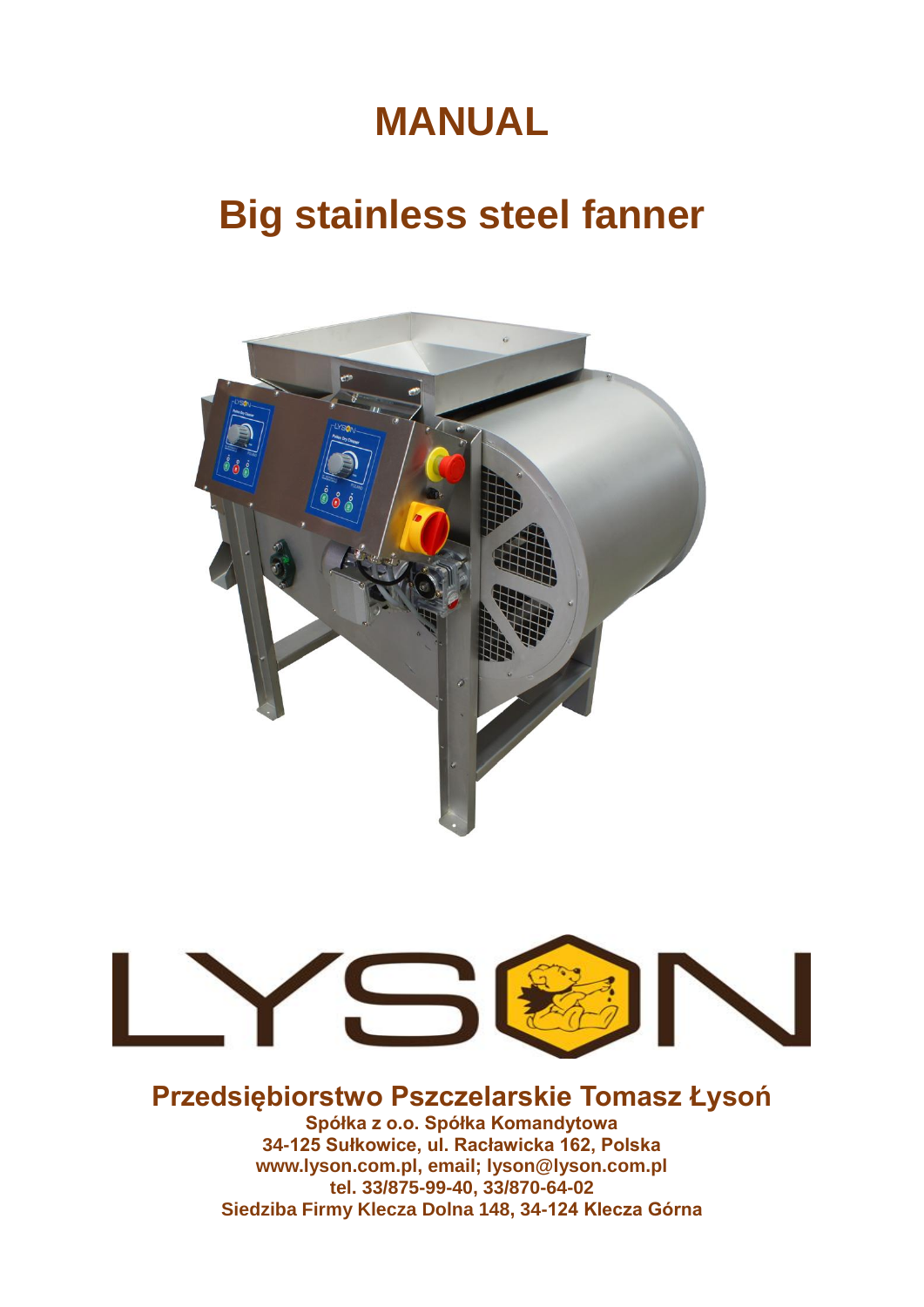### **The following manual encompasses the devices bearing the following codes:**

W3214

### **Manual**

- 1. General safety operating principles.
- 1.1. Electrical safety.
- 1.2. Operating safety.
	- 2. Device characteristics.
- 2.1. Cleaning the pollen.
- 2.2. Fanner composition.
- 2.3. Technical data
	- 3. Controller.
- 3.1. Controller description
- 4. Device storage.
- 5. Cleaning and maintenance.
- 6. Recycling.
	- 7. Guarantee

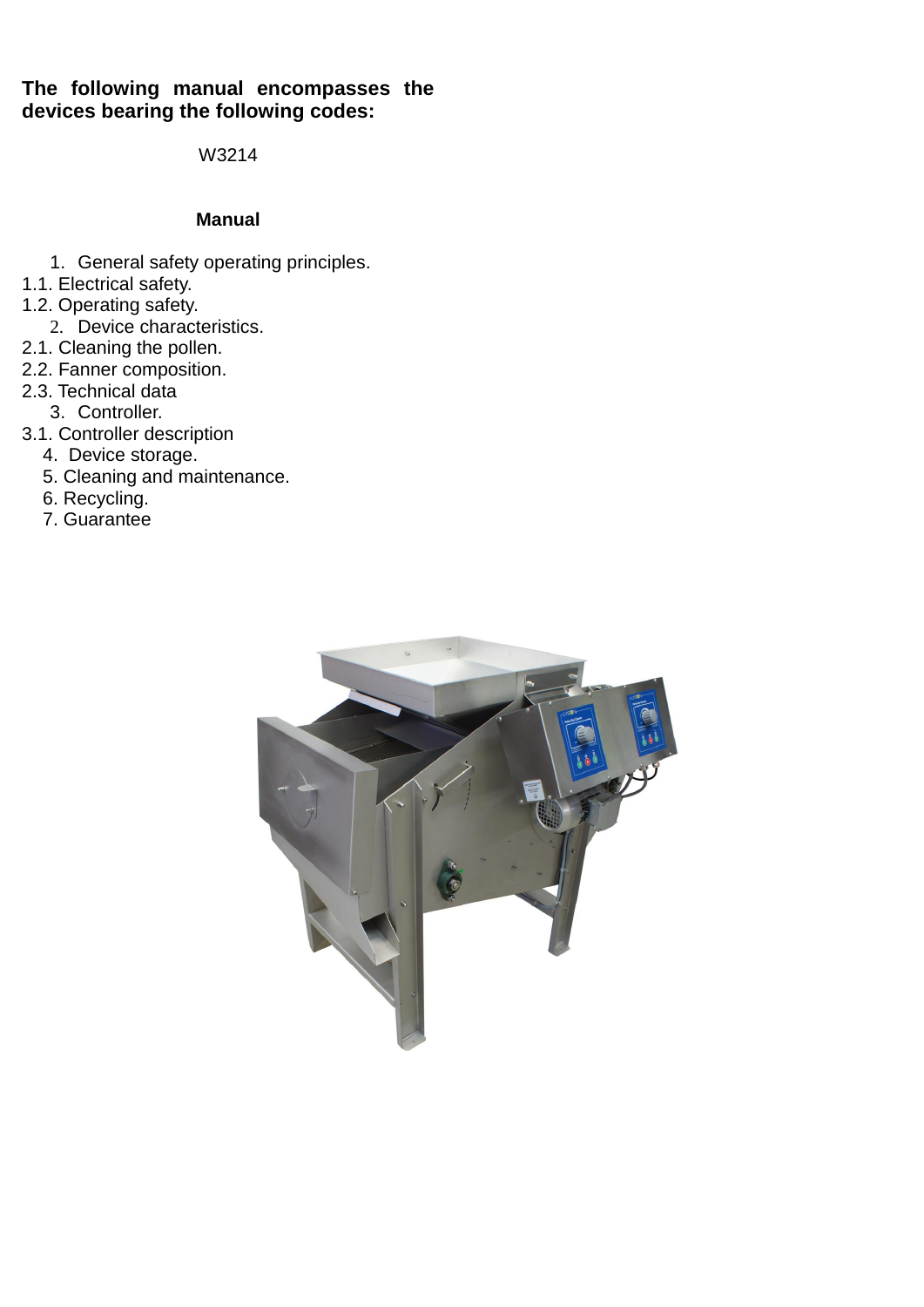### **POLLEN FANNER POWER SUPPLY 230V**

Prior to device usage initiation, refer to the following manual and act according the guidelines contained therein. The manufacturer shall not be held accountable for any damages caused by improper usage of the device or its improper handling .

### **1. General safety operational principles.**



### **1.1. Electrical safety**

- 1) The device should be connected to a socket with earthing with the voltage specified on the nominal plate.
- a) Electric installation must be equipped with RCD having the nominal activation current below 30 mA. The operation of the over-current circuit breaker must be checked periodically .
- b) Check the state of a supply cable periodically. If the supply cable gets damaged, it must be replaced. In order to avoid the threat, it must be performed by a guarantor or by a specialised servicing centre or by an authorised person. Do not operate the honey extractor when a supply or connecting cable are damaged.
- c) In case of any damage to the device, in order to avoid the danger, the repairs may be performed solely by a specialist servicing centre or a qualified person. It is forbidden to pull the power supply cable.
- d) Power supply cable should be kept away from heat sources, Sharp edges and its good state must be taken care of.
- e) Prior to plugging in the device to the mains, check whether controller is switched off. Switch on the controlling panel should be in "0" position . Be careful while connecting the device to the mains. Hands must be dry. Floor on which the device has been placed must be dry!
- f) During the fanner start-up, EMERGENCY STOP button will allow to deactivate the device immediately. Do not displace the fanner during operation.



### **1.2. Operational safety**

- a) The following equipment is not intended to be used by persons with limited physical, sensory or mental capabilities (including children) or persons inexperienced or unfamiliar with that type of equipment unless the usage occurs under supervision or in line with the equipment operating manual provided by safety supervising persons.
- b) Protect the controller and the engines against humidity (also during storage)
- c) Do not operate the device in the vicinity of flammable

materials.

- d) It is forbidden to perform any maintenance works during operation.
- e) The device can be activated indoors only. It is not adjusted for outdoor operation.
- f) The device cannot be activated and stored with the ambient temperature below 0º C.
- g) Fanner cannot be activated when the ambient temperature drops below 5º C. When the it has been moved from a room with a lower temperature to a room with a higher temperature, prior to its activation one must wait until the device has achieved the ambient temperature.
- h) All shields must be firmly fixed to the fanner while in operation.



i) It is forbidden to remove any shields while under



operation

**j)** It is forbidden to make any repairs while under operation **2. Device characteristics**

The device is dedicated to separate pollen from impurities. Fanner is entirely made of stainless acid-resistant steel. The device is driven by two motors. The fanner consists of a centrifugal fan and a set of two movable sieves. The sieves ale made of mesh with the eye dimension of 3x3 mm.

### **2.1. Pollen cleaning**

Pollen must be dried thoroughly prior to the clearing process. Pollen clearing shall be accelerated by the fanner which has a proper design of a propeller generating the air blast to blow out the impurities. The design of the device allows to regulate: -operating speed of the sieves -operational adjustment of the sieves

-propeller speed

### **2.2. Fanner composition**

- 1) Fan controller **(F)** and sieve controller **(E)** cables smooth regulation of rotations
- 2) Regulation of sieve location height**.(C)**
- 3) Protection against injuries to be caused by a rotor.
- 4) Centrifugal fan made of four flat blades , dimensions 430x150mm.
- 5) A set of two sieves, dimensions 400x325mm. Reinforced with a mesh made of a stainless steel wire , wire thickness 0,5mm, mesh size 3mm**.(B)**
- 6) Pour in pollen, dimensions 450x450mm.**(D)**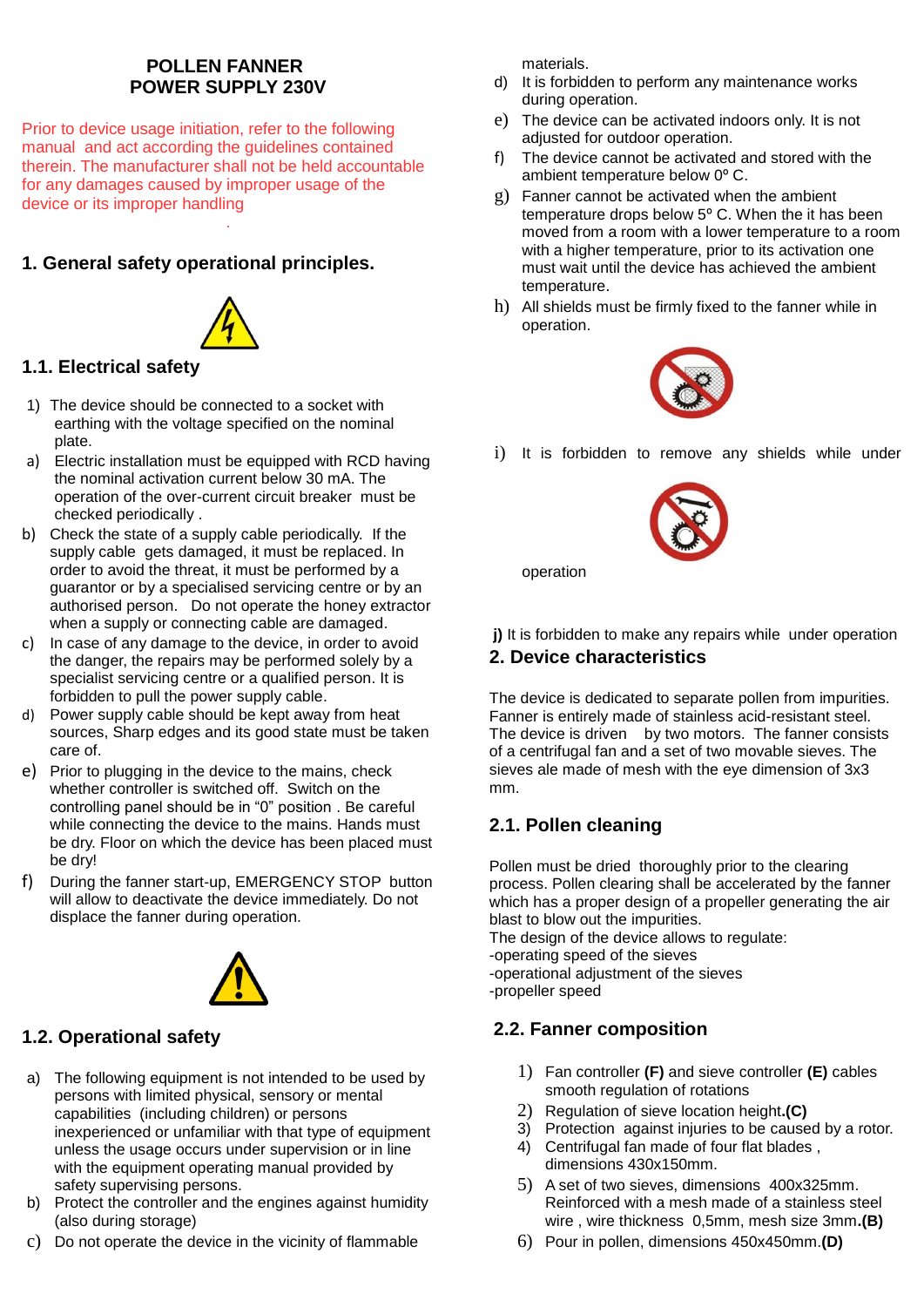

### **2.3. Technical data:**

-height/width/length -960/700/1050 mm. -weight - weight -  $65$  kg. -power supply voltage -230V/50Hz

-fan motor/transmission -0,12kW / 2700 rpm. -CHM 25 , i=7,5 - sieve motor/ transmission -0,09kW / 1320rpm. -CHM 25 , i=7,5

**3. Controller**

Controller installed in the fanner makes it possible to regulate the rotations of the fan and sieves smoothly by means of a potentiometer as well as to change the rotation direction by means of green buttons – to the left and to the right. Work termination occurs once the red STOP button has been pressed or by pressing the emergency button

### **3.1. Controller description**



Composition: **A**-sieve controller **B**- fan controller **C**-main switch 230V **D**-20 A fuse holder **E**- emergency STOP button

### **4. Device storage**

When the operating activities have terminated, clean and dry the device thoroughly.

Store in dry rooms in the temperature above 0° C **Before every season additional technical inspection must be performed and in case any faults are detected a service point must be contacted.**

### **5. Cleaning and maintenance**



#### **IMPORTANT!**

**Prior to the maintenance, the plug must be taken out from the mains!**

Prior to the first use, clean and dry the device thoroughly. The device shall be washed with hot water with added agents permissible to be used in food industry. While cleaning the device, remember to protect electric elements.

After washing, rinse with pure water thoroughly and dry. The device is to be stored in a dry room.

None of the device components can be maintained with chemical agents.

### **6. Recycling**

Worn-out product must be removed as waste only within selective waste collection organised by the Network of Communal Electric and Electronic Waste Collecting Points. A customer is entitled to return the used equipment to the electrical equipment distributor network, at least free of charge and directly, if the device to be returned is of proper type and serves the same purpose as the newly purchased device.

### **7. Guarantee**

.

The products purchased in "Łysoń" company are encompassed by the manufacturer's guarantee.

The guarantee period equals 24 months

A receipt or a VAT invoice is issued for each product purchased.

Guarantee terms details, see www.lyson.com.pl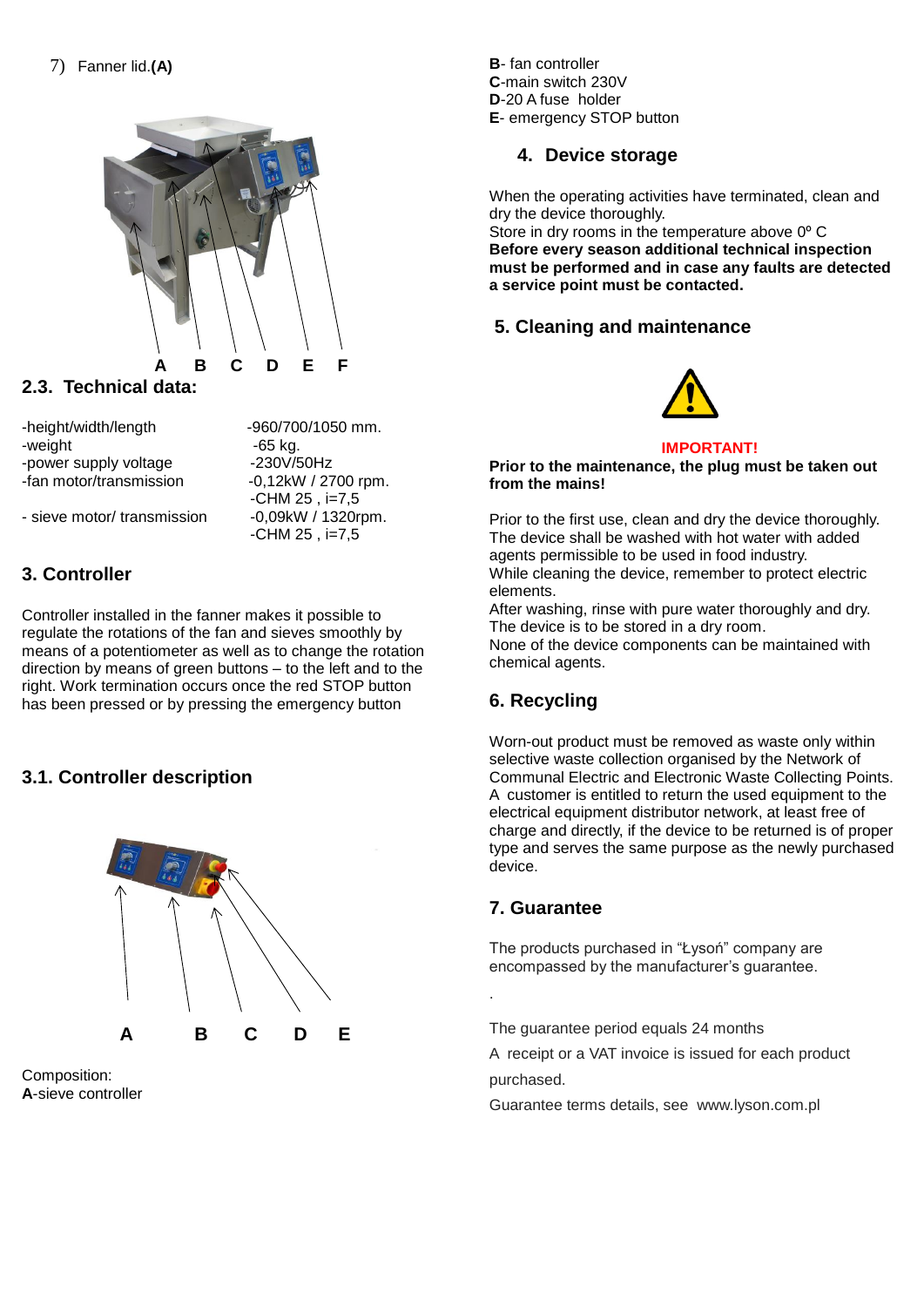# **INSTRUKCJA OBSŁUGI**

## **Wialnia Duża Nierdzewna**





## **Przedsiębiorstwo Pszczelarskie Tomasz Łysoń**

**Spółka z o.o. Spółka Komandytowa 34-125 Sułkowice, ul. Racławicka 162, Polska www.lyson.com.pl, email; lyson@lyson.com.pl tel. 33/875-99-40, 33/870-64-02 Siedziba Firmy Klecza Dolna 148, 34-124 Klecza Górna**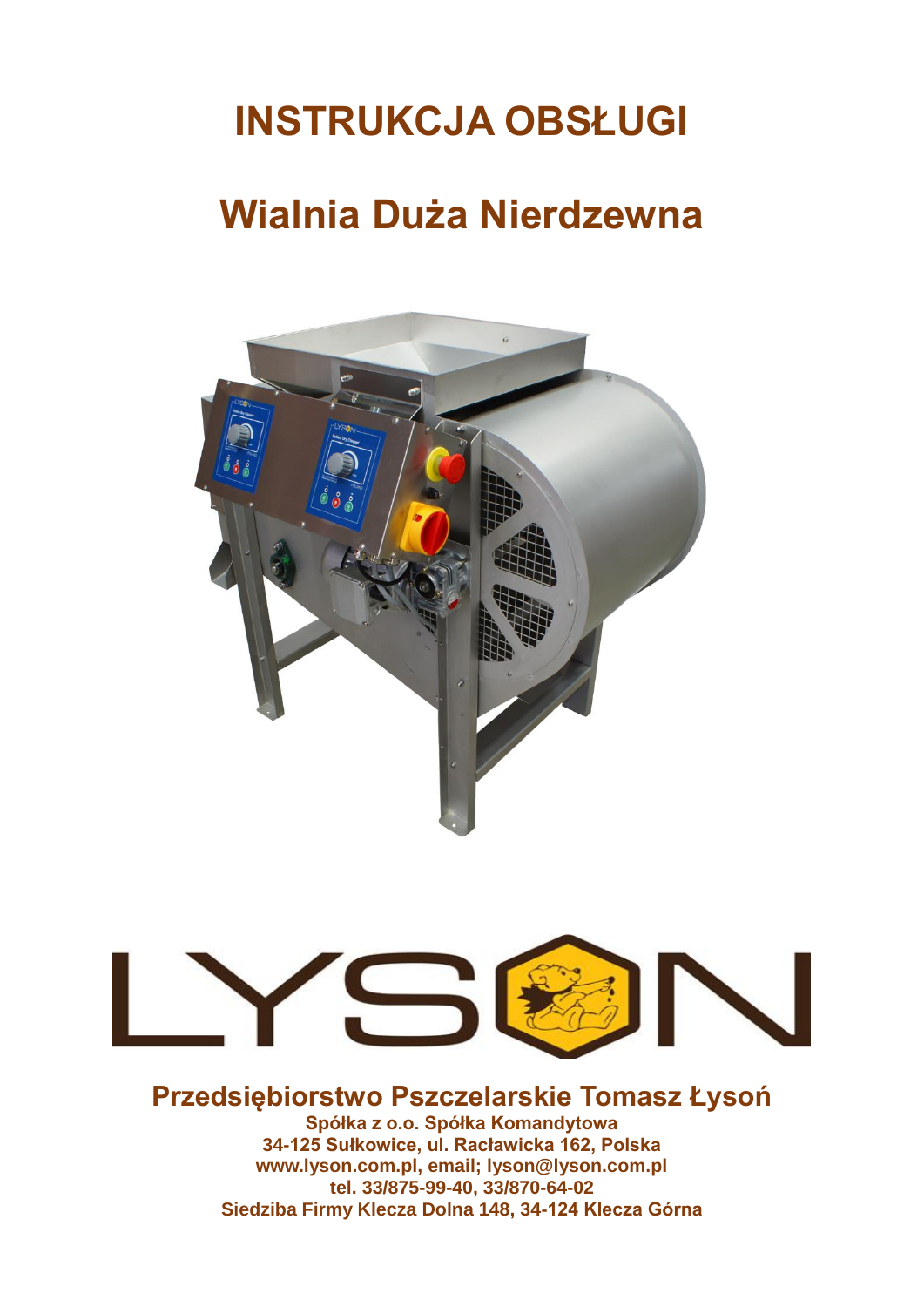### **Instrukcja obejmuje urządzenie o kodzie:**

W3214

### **Instrukcja obsługi**

- 1. Ogólne zasady bezpieczeństwa użytkowania.
- 1.1. Bezpieczeństwo elektryczne.
- 1.2. Bezpieczeństwo użytkowania.
	- 2. Charakterystyka urządzenia.
- 2.1. Oczyszczanie pyłku.
- 2.2. Skład wialni.
- 2.3. Dane techniczne
	- 3. Sterownik.
- 3.1. Opis sterownika
- 4. Przechowywanie urządzenia.
- 5. Czyszczenie i konserwacja.
- 6. Utylizacja.
	- 7. Gwarancja

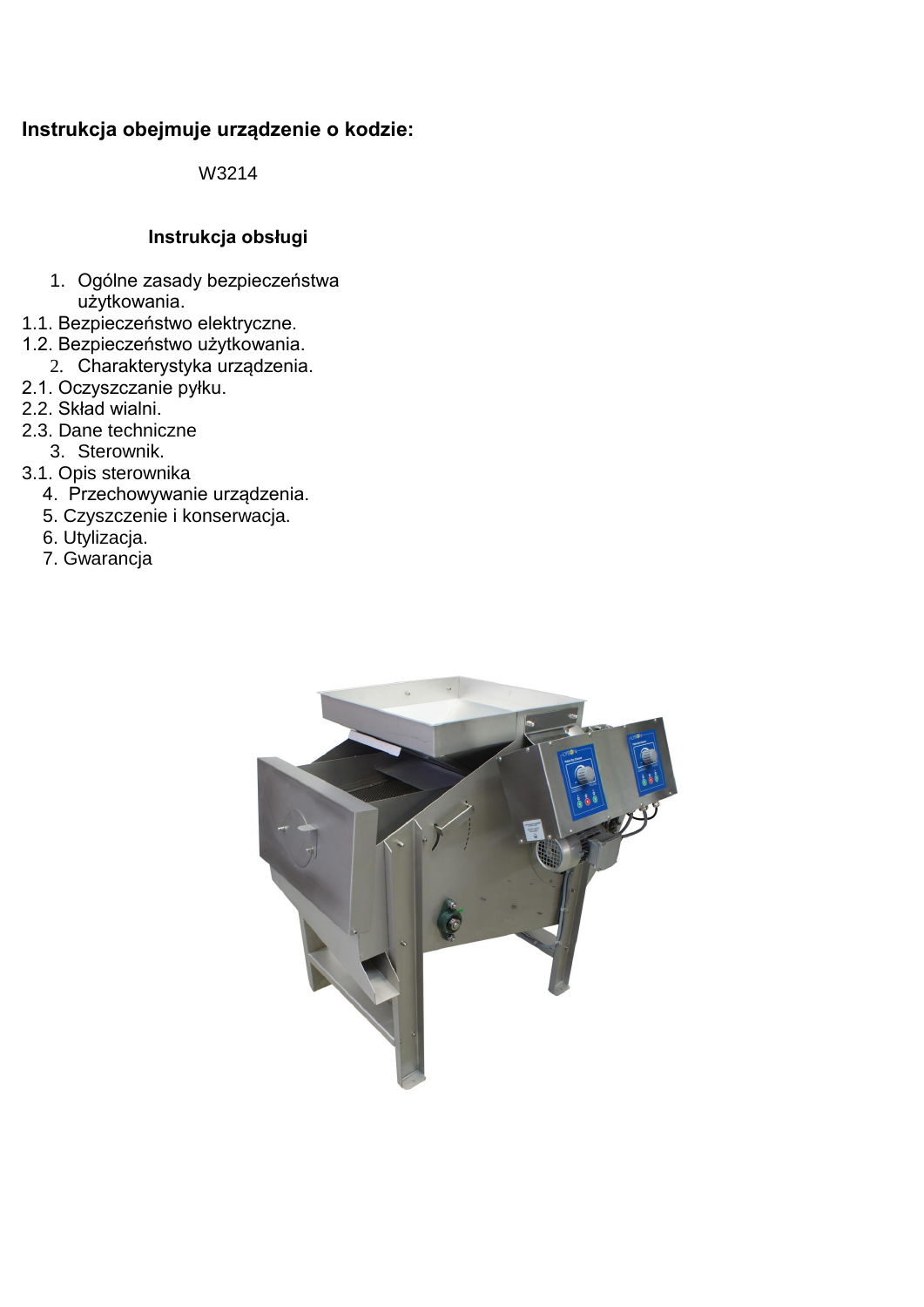### **WIALNIA DO PYŁKU ZASILANIE 230V**

Przed rozpoczęciem użytkowania urządzenia przeczytać instrukcję użytkowania i postępować według wskazówek w niej zawartych. Producent nie odpowiada za szkody spowodowane użytkowaniem urządzenia niezgodnie z jego przeznaczeniem lub niewłaściwą jego obsługą.

### **1. Ogólne zasady bezpieczeństwa użytkowania urządzenia.**



### **1.1. Bezpieczeństwo elektryczne**

Urządzenie należy podłączyć do gniazda z uziemieniem o napięciu określonym na tabliczce znamionowej wyrobu.

- g) Instalacja elektryczna zasilająca musi być wyposażona w wyłącznik nadmiarowo-prądowy o znamionowym prądzie zadziałania In nie wyższym niż 30mA. Okresowo należy sprawdzać działanie wyłącznika nad prądowego.
- h) Okresowo sprawdzaj stan przewodu zasilającego. Jeżeli przewód zasilający nieodłączany ulegnie uszkodzeniu i trzeba go wymienić, to czynność ta powinna być wykonana u gwaranta lub przez specjalistyczny zakład naprawczy albo przez wykwalifikowaną osobę w celu uniknięcia zagrożenia. Nie używać urządzenia, gdy przewód zasilający jest uszkodzony.
- i) W przypadku uszkodzenia urządzenia, w celu uniknięcia zagrożenia, naprawę może przeprowadzić tylko specjalistyczny zakład naprawczy albo wykwalifikowana osoba. Zabrania się ciągnąć za przewód zasilający.
- j) Przewód zasilający należy trzymać z dala od źródeł ciepła, ostrych krawędzi oraz dbać o jego dobry stan.
- k) Przed włączeniem urządzenia do sieci należy upewnić się, że sterowanie jest wyłączone. Wyłącznik na panelu sterowania powinien znajdować się w pozycji 0. Podczas podłączania do sieci należy zachować ostrożność. Ręce muszą być suche. Podłoże na którym stoi wialnia powinno być suche!
- I) W momencie uruchamiania wialni przycisk "STOP awaryjny" umożliwia natychmiastowe zatrzymanie pracy wialni. Nie należy przestawiać wialni podczas pracy.



### **1.2. Bezpieczeństwo użytkowania**

- a) Urządzenie nie jest przeznaczone do użytkowania przez osoby (w tym dzieci) o ograniczonej zdolności fizycznej, czuciowej lub psychicznej lub osoby nie mające doświadczenia lub znajomości sprzętu, chyba, że odbywa się to pod nadzorem lub zgodnie z instrukcją użytkowania sprzętu, przekazanej przez osoby odpowiadające za ich bezpieczeństwo.
- b) Należy chronić sterowanie oraz silniki przed wilgocią; (również podczas przechowywania)
- c) Nie korzystaj z urządzenia w pobliżu materiałów łatwopalnych.
- d) Zabrania się prowadzić jakichkolwiek prac konserwacyjnych podczas pracy urządzenia.
- e) Urządzenie może być uruchamiane tylko wewnątrz pomieszczeń. Urządzenie nie jest przystosowane do pracy na zewnątrz pomieszczeń.
- f) Urządzenia nie wolno włączać i przechowywać przy temperaturze poniżej 0º C.
- g) Wialni nie należy włączać, gdy temperatura otoczenia jest niższa niż 5º C. Przed uruchomieniem wialni, w przypadku gdy została ona przeniesiona z pomieszczenia o niższej temperaturze do pomieszczenia o wyższej temperaturze, należy odczekać aż osiągnie ona temperaturę otoczenia.
- h) Wszystkie osłony podczas pracy muszą być trwale przymocowane do wialni.



i) Zakaz zdejmowania osłon podczas pracy urządzenia.



j) Zakaz naprawiania urządzenia w ruchu.

### **2. Charakterystyka urządzenia**

Urządzenie przeznaczone do oddzielania pyłku pszczelego od zanieczyszczeń. Wialnia w całości wykonana ze stali nierdzewnej kwasoodpornej. Urządzenie jest napędzane dwoma silnikami. Wialnia składa się z wentylatora odśrodkowego oraz zespołu dwóch ruchomych sit. Sita wykonanie z siatki plecionej o oczku 3x3 mm.

### **2.1. Oczyszczanie pyłku**

Pyłek przed procesem oczyszczania należy dokładnie wysuszyć. Oczyszczanie pyłku znacznie przyśpieszy i ułatwi Wialnia posiadająca odpowiednią konstrukcję śmigła generującego powiew powietrza wydmuchującego zanieczyszczenia. Konstrukcja urządzenia pozwala na regulację: -prędkości pracy sit -ustawienie pracy sit -prędkości śmigła

### **2.2. Skład wialni**

- 1) Sterownik wentylatora **(F)** i sit **(E)** umożliwiający płynną regulację obrotów
- 2) Regulacja wysokości położenia sit**.(C)**
- 3) Zabezpieczenie zapobiegające uszkodzeniu ciała przez wirnik.
- 4) Wentylatora odśrodkowego wykonanego z czterech płaskich łopatek o wymiarach 430x150mm.
- 5) Zespół dwóch sit o wymiarach 400x325mm. uzbrojonych siatką z drutu nierdzewnego, gdzie grubość drutu wynosi 0,5mm. a szerokość oczka 3mm**.(B)**
- 6) Wsyp na pyłek o wymiarach 450x450mm.**(D)**